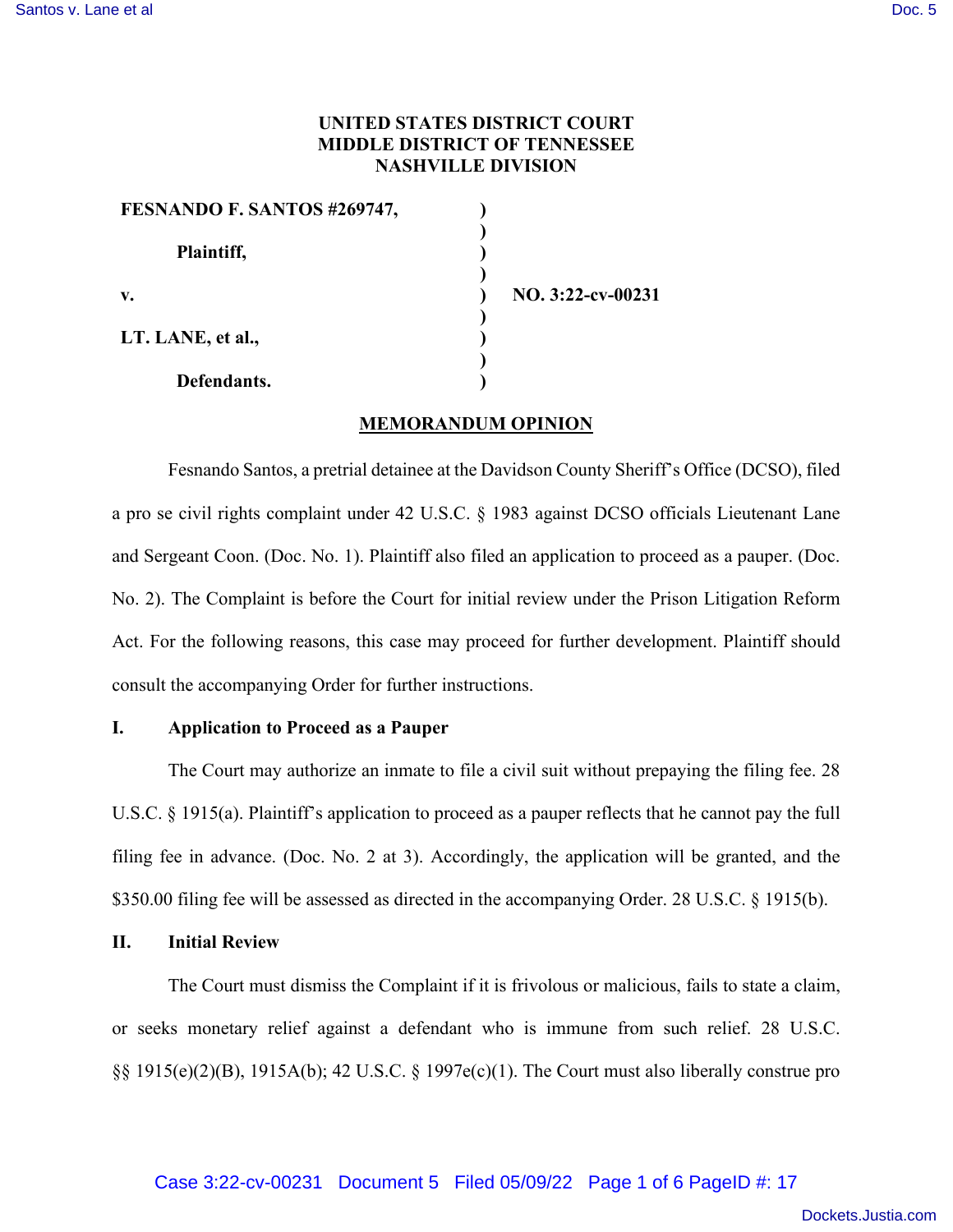se pleadings and hold them to "less stringent standards than formal pleadings drafted by lawyers." Erickson v. Pardus, 551 U.S. 89, 94 (2007) (citing Estelle v. Gamble, 429 U.S. 97, 106 (1976)).

## **A. Allegations**

Plaintiff alleges that, as he was being booked into DCSO on April 14, 2021, he asked to be placed in a holding cell because other people in booking kept coming around him. (Doc. No. 1 at 5). Plaintiff's request was initially denied, but after he had an "altercation" with these other people, Plaintiff was put in a holding cell. (Id. at 5–6). Later, when an unidentified officer retrieved Plaintiff from the cell, the officer "tried to clip [Plaintiff's] leg." (Id. at 5). Plaintiff avoided this attempt, after which unidentified officers threw Plaintiff to the ground and sprayed mace in his face. (Id.). Around twenty officers, including Lt. Lane and Sgt. Coon, put Plaintiff in a restraint chair (id.) and wheeled him to "the crazy pod." (Id. at 6). Lane and Coon then put clamps on Plaintiff's legs so tightly that they swelled and "it felt like they w[]ere cutting [Plaintiff's] leg off." (Id. at 5). Another unidentified officer held Plaintiff's head so he could not see his feet, and someone said, "make a cut there on top of [Plainitff's] foot." (Id.). An officer then cut the top of Plaintiff's foot. (Id. at  $5-6$ ).

Plaintiff was forced to walk to his cell and lay on the floor in pain, and unidentified officers stripped Plaintiff naked. (Id. at 6). As a result of this incident, Plaintiff could not walk, and he was taken to Vanderbilt Hospital. (Id.). Vanderbilt has not complied with Plaintiff's request for his "legal medical records." (Id.).

#### **B. Legal Standard**

To determine if the Complaint states a claim for the purpose of initial review, the Court applies the Rule  $12(b)(6)$  standard. Hill v. Lappin, 630 F.3d 468, 470–71 (6th Cir. 2010). The Court therefore accepts "all well-pleaded allegations in the complaint as true, [and] 'consider[s]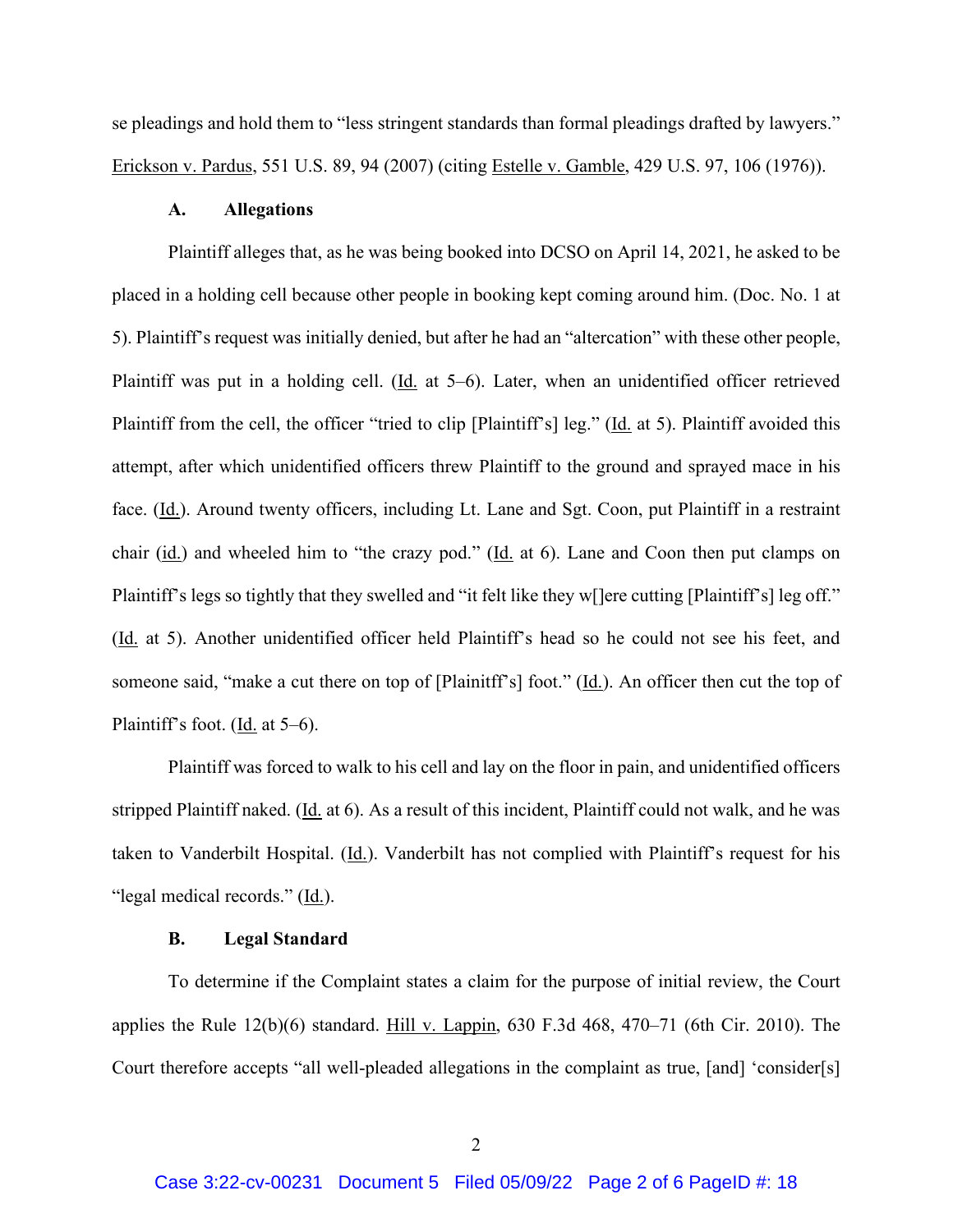the factual allegations in [the] complaint to determine if they plausibly suggest an entitlement to relief.'" Williams v. Curtin, 631 F.3d 380, 383 (6th Cir. 2011) (quoting Ashcroft v. Iqbal, 556 U.S. 662, 681 (2009)). An assumption of truth does not extend to allegations that consist of legal conclusions or "'naked assertion[s]' devoid of 'further factual enhancement.'" Iqbal, 556 U.S. at 678 (quoting Bell Atl. Corp. v. Twombly, 550 U.S. 544, 557 (2007)).

## **C. Analysis**

 "There are two elements to a [Section] 1983 claim. First, a plaintiff must allege that a defendant acted under color of state law. Second, a plaintiff must allege that the defendant's conduct deprived the plaintiff of rights secured under federal law." Handy-Clay v. City of Memphis, Tenn., 695 F.3d 531, 539 (6th Cir. 2012) (citation omitted).

#### **1. Capacity of Defendants**

Before addressing the substance of Plaintiff's claims, the Court will clarify the capacity in which Plaintiff is suing the Defendants. The Complaint form has space for a plaintiff to check that a defendant is named in his individual capacity, official capacity, or both. Plaintiff checked just official-capacity for Lt. Lane, and he checked both official-capacity and individual-capacity for Sgt. Coon. (Doc. No. 1 at 2). "However, a plaintiff's failure to explicitly state 'individual capacity' in the complaint is not necessarily fatal to" individual-capacity claims. Rodgers v. Banks, 344 F.3d 587, 594 (6th Cir. 2003). The Court "employ[s] a 'course of proceedings' test to ascertain whether a § 1983 defendant was on notice that the plaintiff intended to hold him or her personally liable, notwithstanding the plaintiff's failure to provide explicit notice." Id. (citing Shepherd v. Wellman, 313 F.3d 963, 967 (6th Cir. 2002)). In doing so, the Court analyzes "factors [such] as the nature of the plaintiff's claims, requests for compensatory or punitive damages, and the nature of any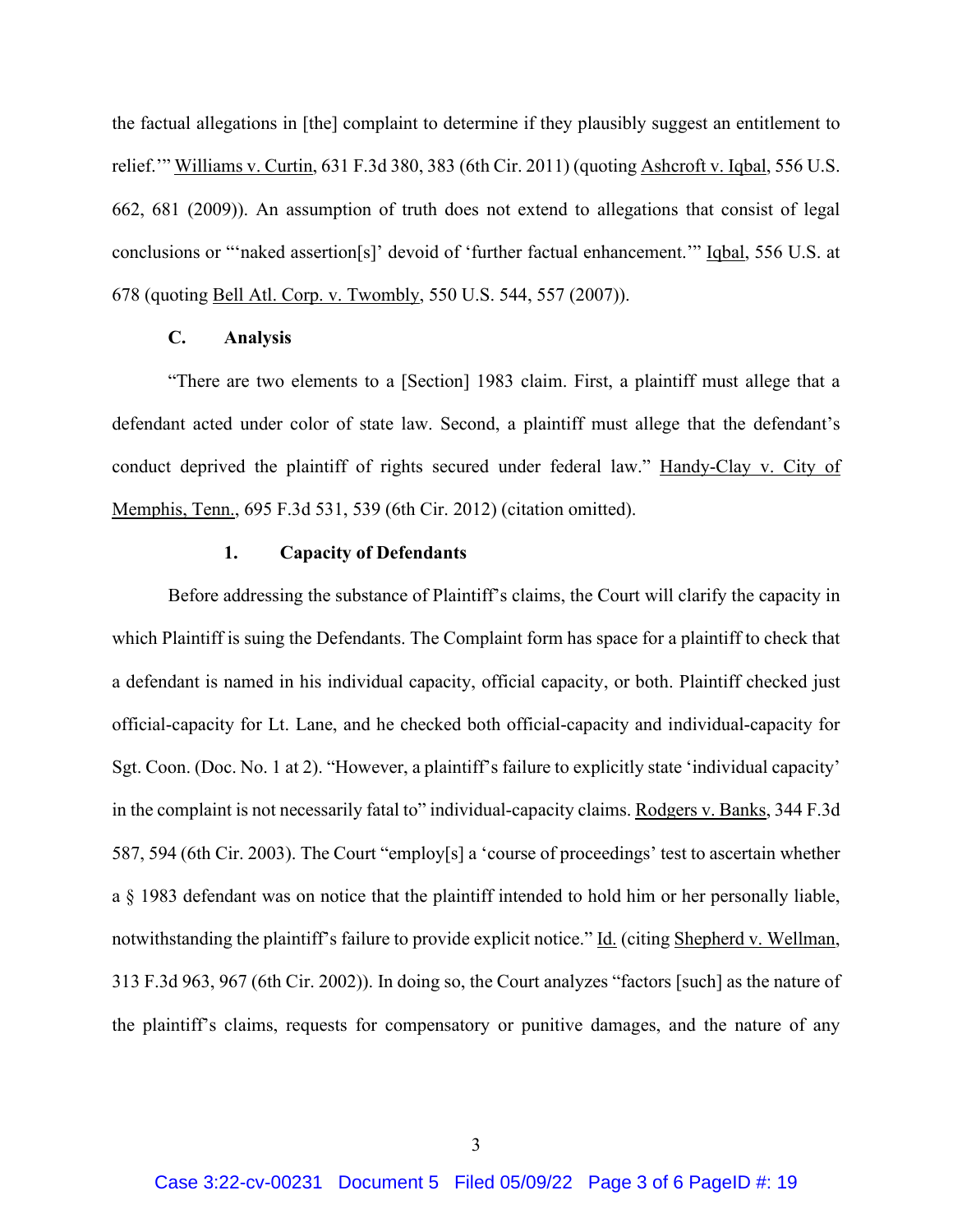defenses raised in response to the complaint." Goodwin v. Summit Cnty., 703 F. App'x 379, 382 (6th Cir. 2017) (quoting Moore v. City of Harriman, 272 F.3d 769, 772 n.1 (6th Cir. 2001)).

Here, Plaintiff alleges that Lt. Lane was personally involved in the events giving rise to this action in the same manner as Sgt. Coon, and Plaintiff requests compensatory damages from each Defendant. (Doc. No. 1 at 7 (requesting that the Court order each defendant to "compensate [him] for [his] injur[ie]s")). These factors reflect that the Complaint provides sufficient notice to Lane of his potential individual liability. See Moore, 272 F.3d at 773. And "[t]o the extent doubt persists that this combination of factors warrants construing the complaint as one against [a] defendant[] individually, this doubt should be resolved in [] favor [of] a pro se plaintiff." Lindsay v. Bogle, 92 F. App'x 165, 169 (6th Cir. 2004) (citing Boswell v. Mayer, 169 F.3d 384, 387 (6th Cir. 1999)). Accordingly, the Court will consider this action as being brought against both Defendants in their individual and official capacities.

## **2. Dismissal of Official-Capacity Claims**

 Both Defendants are DCSO employees (Doc. No. 1 at 2), so Plaintiff's official-capacity claims are essentially against Davidson County. See Alkire v. Irving, 330 F.3d 802, 810 (6th Cir. 2003) (citing Kentucky v. Graham, 473 U.S. 159, 165 (1985)) ("[I]ndividuals sued in their official capacities stand in the shoes of the entity they represent."). To state a claim against a municipal entity like the County, Plaintiff must allege that the County's policy or custom directly caused him to suffer a constitutional violation. Hardrick v. City of Detroit, Mich., 876 F.3d 238, 243 (6th Cir. 2017) (citing Monell v. Dep't of Soc. Servs., 436 U.S. 658, 690–92 (1978)). Here, Plaintiff does not make any allegations from which the Court can reasonably infer that Defendants' conduct was attributable to a policy or custom of the County. Accordingly, Plaintiff's official-capacity claims will be dismissed.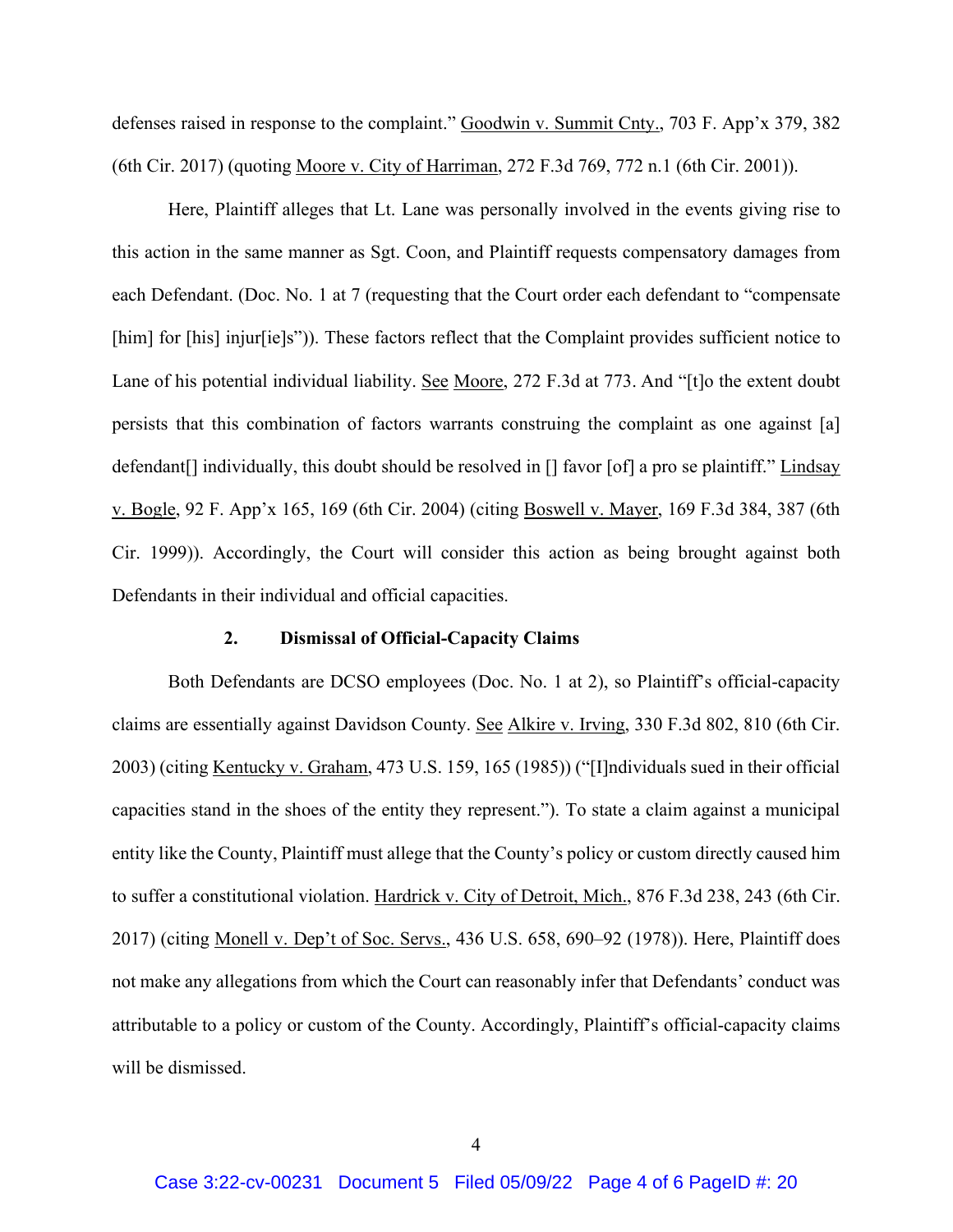#### **3. Individual-Capacity Claims**

As a pretrial detainee, the Due Process Clause of the Fourteenth Amendment establishes Plaintiff's right to be free from excessive force. Coley v. Lucas Cnty., Ohio, 799 F.3d 530, 537– 38 (6th Cir. 2015) (discussing Kingsley v. Hendrickson, 135 S. Ct. 2466, 2473 (2015)). "[W]hen assessing pretrial detainees' excessive force claims [the Court] must inquire into whether the plaintiff shows 'that the force purposely or knowingly used against him was objectively unreasonable.'" Id. at 538 (quoting Kingsley, 135 S. Ct. at 2473). This inquiry should "account for the 'legitimate interests that stem from [the government's] need to manage the facility in which the individual is detained,' appropriately deferring to 'policies and practices that in th[e] judgment' of jail officials 'are needed to preserve internal order and discipline and to maintain institutional security.'" Kingsley, 135 S. Ct. at 2473 (quoting Bell v. Wolfish, 441 U.S. 520, 540 (1979)).

Pretrial detainees may also sue jail officials for failing to prevent harm under the Fourteenth Amendment's objective-minded standard. See Westmoreland v. Butler Cnty., Ky., 29 F.4th 721, 728 (6th Cir. 2022) ("[The Sixth] Circuit has now explicitly taken the position that a failure-toprotect claim by a pretrial detainee requires only an objective showing that an individual defendant acted (or failed to act) deliberately and recklessly.") (citing Brawner v. Scott Cnty., Tenn., 14 F.4th 585, 596 (6th Cir. 2021)). To state a failure-to-protect claim, a pretrial detainee must allege that an official acted in a manner that: (1) was intentional; (2) put the plaintiff at substantial risk of serious harm; (3) failed to take reasonable steps to abate that risk; and (4) actually caused the plaintiff's injuries. Id. at 729–30 (applying Castro v. Cnty. of Los Angeles, 833 F.3d 1060, 1071 (9th Cir. 2016)).

Here, addressing Plaintiff's allegations chronologically, he does not allege that Lt. Lane and Sgt. Coon were among the officers who threw him down and maced him, nor does he allege